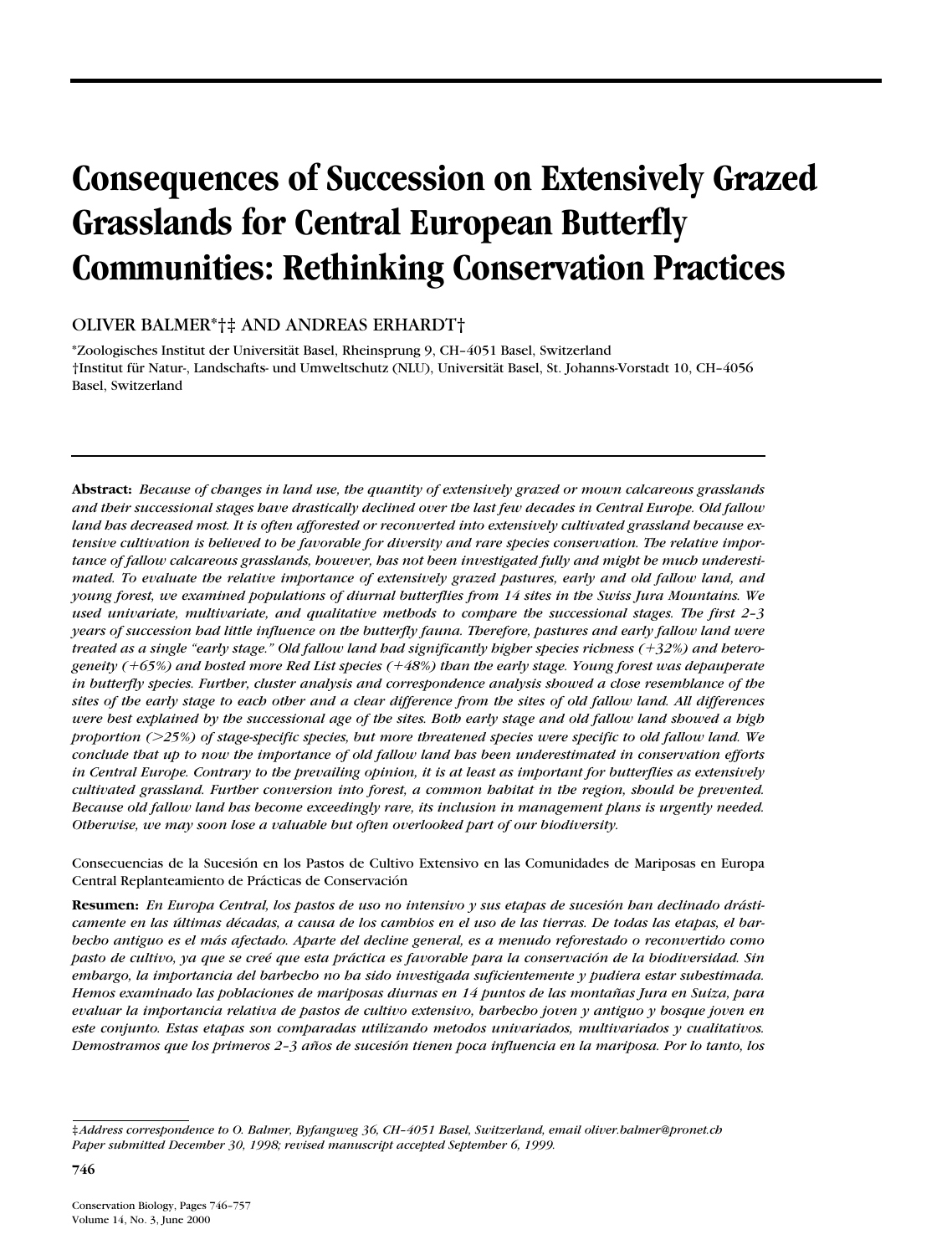*pastos cultivados y barbecho joven son identificados, ambos, como la " etapa joven." El barbecho viejo tiene una mayor abundancia de especies significante (*1*32%) y heterogéneidad (*1*65%), y contiene mas especies de la "Lista Roja" (*1*48%) que la etapa joven. El bosque joven es absolutamente escaso en especies. "Cluster Analysis" y "Correspondence Analysis" tambien demuestran un gran parecido entre los puntos de etapa joven entre sí y una clara diferencia de éstos con los de barbecho viejo. El factor determinante de estas diferencias reside en la edad de los pastos. Tanto la etapa joven como el barbecho viejo tienen una alta proporción (*.*25%) de especies específicas, pero más especies en peligro son específicas del barbecho viejo. Nuestra conclusión es que el barbecho viejo ha sido substimado en los esfuerzos de conservación en Europa Central. Contrariamente a la opinion que prevalece, es al menos tán importante para las mariposas como el pasto de cultivo extensivo. Su conversión en bosque, sin embargo, ha de ser prevenida. Al haberse convertido el barbecho viejo en una rareza, su inclusion en las practicas de conservación es urgente. Si no es así, tal vez perdamos pronto una valiosa pero poco reconocida parte de nuestra biodiversidad.*

## **Introduction**

As a result of land-use changes, extensively cultivated calcareous pastures and leys, which are generally considered the grassland biotope with the highest conservation value (Blab & Kudrna 1982; Bignal & McCracken 1996), are becoming increasingly rare in Central Europe (e.g., Zoller & Bischof 1980; Willems 1982; Ratcliffe 1984; World Conservation Monitoring Centre 1992; Fischer & Stöcklin 1997). Often, formerly extensively used grasslands are either converted to intensive agriculture or are abandoned and consequently convert into forests. Little is known, however, of the relative importance of the different seral stages of extensively cultivated land. There is a general belief that fallow land, at least when older, is less valuable than land still under cultivation (Walther 1995). This belief could stem from the old attitude that "wild" means "bad" by definition (Thielcke 1973) or from a strong subjective weighting of charismatic groups such as orchids or lycaenid butterflies that suffer from succession.

Well-founded studies regarding the effect of succession of extensively grazed or mown grassland on animals are scarce, and those that exist are contradictory. Thomas (1991) demonstrated a negative effect of succession on a number of lycaenid butterflies. Erhardt (1985*a*; 1985*b*) found that butterflies in the subalpine region increased in species numbers during early succession but then decreased as soon as bushes began to invade. Beinlich (1995) found a maximum of butterfly species in early to intermediate seral stages, but it is unclear what "intermediate" means in his study. On the other hand, a slight increase of species numbers throughout succession was observed in spiders (A. Hänggi, personal communication). Both Erhardt and Hänggi point out the presence of rare species only in late seral stages. Most other work in this field focuses on the succession from rather species-poor arable land or corn fields (e.g., Southwood et al. 1979) and not from highly diverse, extensively grazed pastures or extensively mown leys.

More thorough investigations of this neglected subject are desperately needed because the problem of fallow land has shifted greatly during the last two decades. Surber et al. (1973) warned about too much fallow land; now such land has decreased significantly in Central Europe and has almost disappeared from many areas, particularly in lowland regions, for two main reasons. First, intensification of cultivation or afforestation has reduced the land area that can fall fallow (Hegg et al. 1993). Second, remaining fallow land is often recultivated, because conservation practitioners focus their efforts on managing the initial stage of cultivated grassland, making fallow land even rarer. Old fallow land has now become so rare in the Jura mountains of northwestern Switzerland and adjacent France that only three suitable sites could be found for this study in an area of approximately  $1000 \text{ km}^2$ .

We are in serious danger of losing that often overlooked part of our biodiversity associated with fallow land without realizing it, and there is an urgent need for information on how important these habitats are for biodiversity. Consequently, we examined the relative importance of the different stages of succession and compared the lepidopteran faunas of 14 sites in four different stages of a sere, from extensively grazed calcareous pastures to woodland. We aimed to answer the following questions: (1) Do the stages differ in their species numbers and in diversity? (2) Do different seral stages support distinct butterfly communities? (3) Do certain species or species groups depend on specific stages for survival? From these, we can answer the larger question of how important fallow land is for butterflies.

Day-flying lepidoptera are well suited for answering these questions. They are sensitive indicators that react quickly to environmental change (Erhardt 1985*a*), and they are specious and abundant enough for meaningful analysis. Most species are rather sedentary yet are mobile enough to rapidly colonize new habitats in their close vicinity (Baker 1969), which allows meaningful samples to be obtained from relatively small areas. And, they are a charismatic group, categorized in Red Lists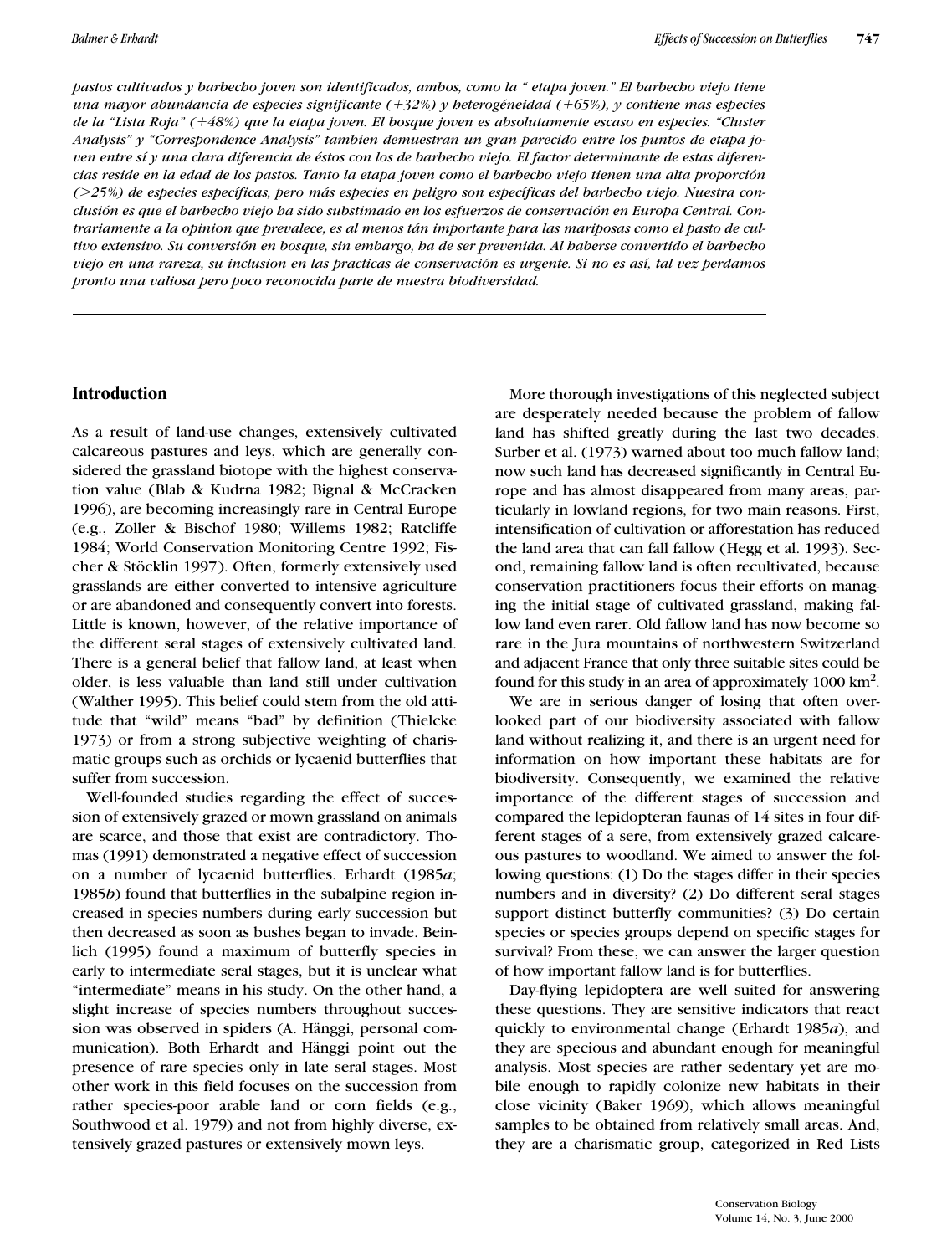(Gonseth 1994), which makes the results usable for public discussion and political action.

# **Methods**

## **Study Sites**

The 14 study sites were situated within 25 km of one another in the Jura Mountains to the southwest of Basel, Switzerland (Fig. 1). All sites were  $1000 \text{ m}^2$  in size, faced south by southeast to south by southwest, had similar slopes, and were located at elevations between 510 and 720 m above sea level. They belonged to four consecutive seral stages of extensively grazed calcareous grassland in this region (Kienzle 1979): stage 1 (five sites investigated), extensively grazed pastures on nutrient-poor calcareous soils, phytosociologically characterized as *Mesobrometum typicum*, still cultivated; stage 2 (three sites investigated), early fallow land, no grazing for 2–3 years, grasses dominating vegetation, few woody plants present yet; stage 3 (three sites investigated), old fallow land, no grazing for approximately 10 years, loosely but evenly covered with blackthorn *Prunus spinosa* (50–60 cm in height); and stage 4 (three sites investigated), dense young forest, no grazing for approximately 20–30 years, trees replacing blackthorn, up to 4 m in height.

The results of surveys in stage 4 sites were not directly comparable to those from other stages because the dense nature of these sites required a different censusing method. Stage 4 therefore was included only for crude comparison in parts of the analysis where explicitly mentioned, to assess the effect of continuing late succession (Table 1). The sites of stage 3 included in this investigation represent all south-facing sites of the desired minimal size that could be found in the region within an area of approximately 1000 km<sup>2</sup>. North-facing sites are even rarer because they have been converted to agricultural land due to their richer soils.

## **Surveys**

From 6 June to 11 September 1997, numbers of diurnal macrolepidoptera (Rhopalocera, Zygaenidae, and Geometridae) were surveyed on all sites once a week. This is the optimal period for butterflies in the investigated region. During a 2-week period (23 June–6 July) no sites were surveyed due to bad weather conditions. Thus, 13 weeks were included in the analysis. For the statistical analysis the weekly counts per species and site were added up as a measure of presence of a species at each site during the sampling season. Due to bad weather, some individual surveys were lacking; we estimated their values by interpolation by the method of Hall (1981).

We conducted area transect surveys (i.e., sites patrolled in a serpentine pattern, corridors 5 m wide) so that each part of the survey area was covered by the butterfly net once. We chose this method because all stage 3 sites were too small (each about  $1000 \text{ m}^2$ ) for conducting linear transects. Larger stage 3 areas no longer exist in the region. All butterflies within reach of the net were identified. Multiple counting of individuals of active species could not be avoided but was not problematic because sites rather than species (which have differential catchability) were compared to each other and the error was the same in all sites. An adequate plot size was shown to be 1000 m<sup>2</sup> (Balmer 1999). Due to the density of the stands in stage 4 sites, linear transect surveys were conducted and the data were extrapolated to the same total area as in the first three stages. Transects were made only in good weather



*Figure 1. Location of the 14 study sites in the Jura Mountains (small dots).*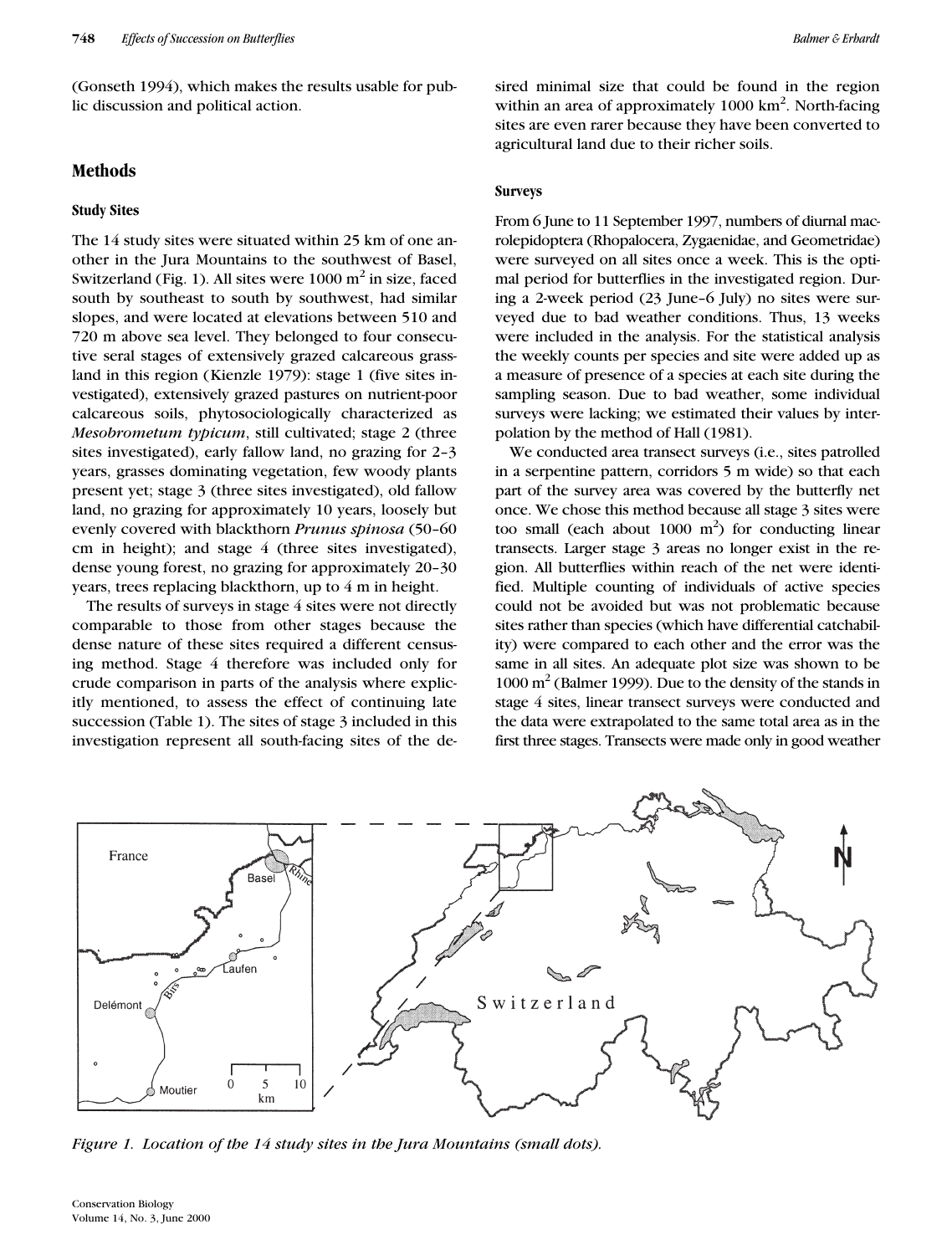| Seral stage    | Habitat                                       | Location             | Code           | $Age^a$         | Elevation (m) |
|----------------|-----------------------------------------------|----------------------|----------------|-----------------|---------------|
| 1              | extensively grazed pasture dominated by herbs | Blauenweide          | 1B             | $\Omega$        | 630           |
|                |                                               | Kiffis (France)      | 1K             | $\Omega$        | 640           |
|                |                                               | Liesberg             | 1L             | $\Omega$        | 510           |
|                |                                               | Nenzlingen           | 1 <sub>N</sub> | 0               | 520           |
|                |                                               | Réselle de Soyhières | 1R             | $\Omega$        | 550           |
| 2              | early fallow land dominated by grass          | Himmelried           | 2H             | 2               | 570           |
|                |                                               | Liesberg             | 2L             | 3               | 570           |
|                |                                               | Vorbourg             | 2V             |                 | 540           |
| 3              | old fallow land dominated by blackthorn       | Kiffis (France)      | 3K             | $10^b$          | 610           |
|                |                                               | Liesberg             | 3L             | $10^b$          | 580           |
|                |                                               | Soulce               | 3S             | $10^b$          | 720           |
| $\overline{4}$ | young forest dominated by young trees         | Combe de Movelier    | 4C             | 20 <sup>b</sup> | 590           |
|                |                                               | Dittingen            | 4D             | $20^b$          | 400           |
|                |                                               | Liesberg             | 4L             | $20^b$          | 590           |

**Table 1. Characterization and codes of the 14 study sites in the Jura Mountains.**

*a Years without grazing.*

*b Approximation.*

between 1000 and 1700 hours. The sequence of surveys was alternated to avoid systematic effects of time of day.

#### **Diversity Measures**

The three seral stages (or four, where mentioned) were compared. To examine whether the seral stages differed in their diversity, we calculated species richness (*S*) and the abundance of individuals (*N*) for every site. To exclude bias of species richness imposed by differential sample sizes (Peet 1974), we also calculated rarefied species richness (Sanders 1968, as corrected by Simberloff 1971), which is a measure estimating how many species would have been found with a lesser and standardized number of individuals. Heterogeneity (often called "diversity") was calculated as Fisher's  $\alpha$  (Fisher et al. 1943), which is the parameter of the logarithmic distribution. To check whether abundances of the species present followed a logarithmic distribution as needed for Fisher's  $\alpha$  to be meaningful, we drew Whittaker plots (Krebs 1989) for visual inspection. Evenness was calculated as modified Hill's ratio  $F_{2,1}$  (Alatalo 1981; Appendix 1), a measure that gives little weight to the rare species and that avoids underestimation of species richness (Peet 1974) because it uses no estimate of species richness (Alatalo 1981). Evenness measures how evenly the individuals of a sample are distributed over the species present in the sample.

These measures were compared between the seral stages by means of one-way analysis of variance. Posthoc comparisons between pairs of stages were performed with a Scheffé test on a significance level of  $p <$ 0.05. Pairwise comparisons between stages 1 and 2 combined (hereafter stage  $1+2$ ) and stage 3 were performed with an unpaired *t* test (Zar 1984). All calculations were performed with the program StatView, Version 4.51 (Abacus Concepts 1995).

#### **Community Resemblance**

To investigate differences in species composition between stages, we further analyzed data by classification and ordination methods. Both classes of methods group the sites according to the resemblance they have to one another. Matrices of pairwise similarities between sites were constructed with Morisita's index (Morisita 1959, Appendix), and a cluster analysis was performed on these with the average linkage algorithm unweighted pair-group method using arithmetic averages (UPGMA) as described in Krebs (1989). Morisita's index is probably the best similarity measure for ecological use because it is nearly independent of sample size and diversity (Wolda 1981).

To confirm and refine the results obtained by cluster analysis, we performed a correspondence analysis on the untransformed data set using the program JMP, Version 3.2.2 (SAS Institute 1997). The consecutive axes produced by this method (ordination axes) explain a decreasing proportion of the observed variance in the data, with the first axis explaining the greatest proportion, the second explaining the greatest proportion of the remaining variance, and so forth.

### **Species Reactions**

In a last step, we compared the lists of species abundances qualitatively to investigate the effects of succession on a single species or group of species. For each species, we calculated the average abundance and the relative frequency (in percent) per seral stage. Using chisquare statistics, we then determined whether the average abundances deviated from an expected uniform distribution. Where they did, we assigned the species to the seral stage(s) of most frequent occurrence and defined it as "specific to this/these stage(s)." Otherwise the species was considered not stage-specific.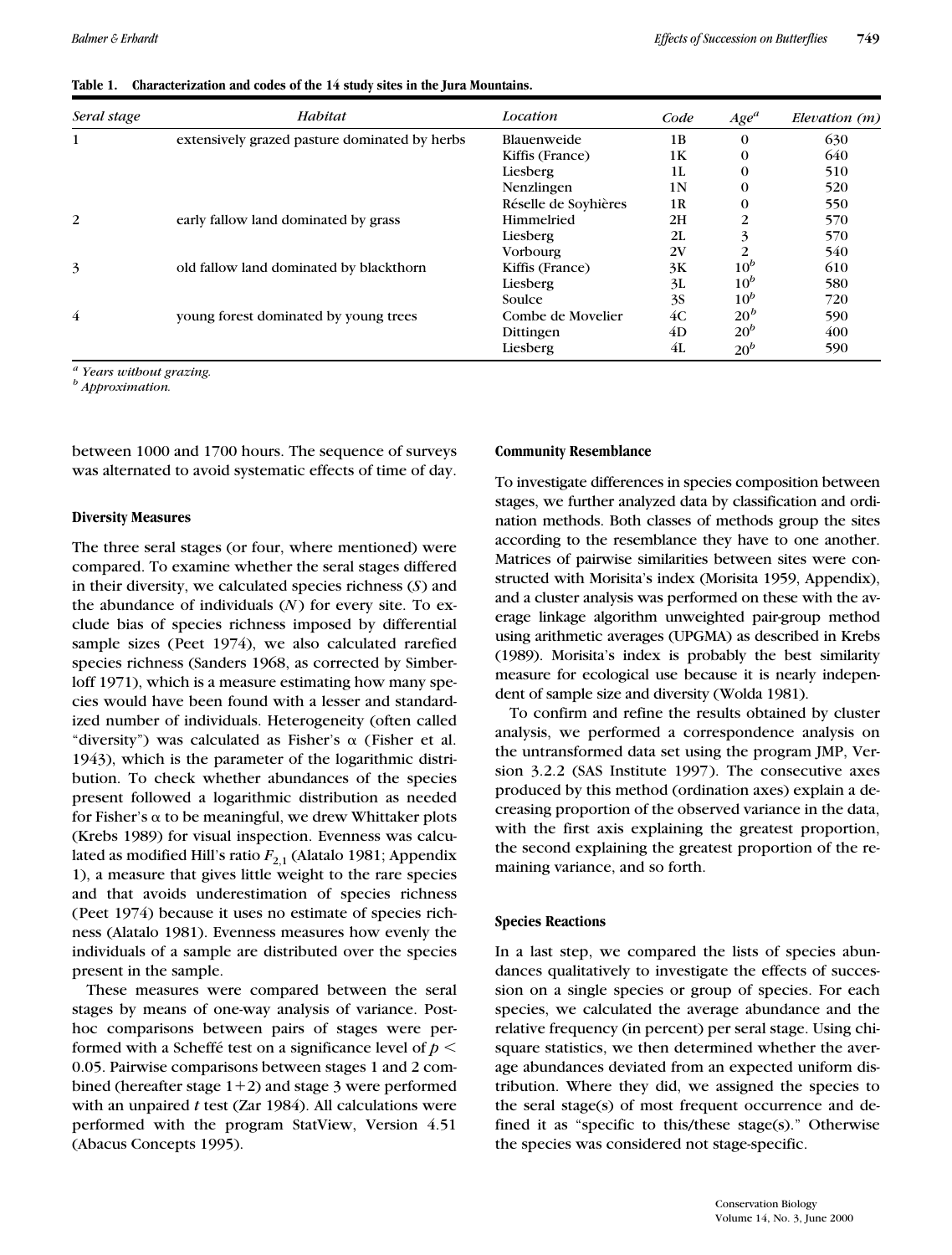Where the numbers of individuals were too small to perform meaningful chi-square statistics, species were assigned to the stages, or not assigned at all, in accordance with the following criteria. Species with more than 30 individuals and relative frequencies between  $40\%$  and 60% in both stage  $1+2$  and stage 3 were considered specific to both stages. To be assigned to one of the stages, a species needed to meet three conditions: its relative frequency in the stage had to be above 75%, its mean abundance in the stage had to be  $\geq 1$ , and, to avoid assignment of a species to a specific stage that was actually specific to a location, it could not be confined to a single location. The classification made was based solely on the data, because the classifications in the literature address different habitat types from the ones we investigated.

# **Results**

## **Diversity Measures**

A total of 6358 butterflies belonging to 82 species was recorded during the study period (Table 2), the fourth seral stage not included. The three successional stages differed significantly in their Fisher's  $\alpha$  and rarefied species richness, whereas species richness, modified Hill's ratio  $F_{2,1}$ , and abundance were not significantly different. Post-hoc comparisons between the stages revealed that stage 1 and stage 2 were not different from each other in any of the investigated measures. The overall significances were always due to a significant difference of stage 3 (Table 3). The same was true for the trends in species richness and the number of Red List species.

Stages 1 and 2 were thus grouped into one single stage (see discussion), and the two resulting stages (stage  $1+2$ and stage 3) differed significantly in their species richness and in their number of Red List species (Fig. 2).

Whittaker plots confirmed that the species abundances followed a logarithmic distribution in all sites (data not shown). Fisher's  $\alpha$  was therefore an appropriate measure of heterogeneity.

Although stage 4 was not directly comparable to the other stages, it was different from other stages because it had dramatically lower numbers of species and individuals (Table 2). Except for two species (*Boarmia ribeata*, Geometridae, and *Philereme transversata*, Geometridae, each found once), all species found in stage 4 were also found in other stages. Stage 4 was not included in any further analyses.

## **Community Resemblance**

The dendrogram produced by the cluster analysis grouped into one cluster all sites of stages 1 and 2 except site 1N. The sites of stage 3 and site 1N did not all cluster together but were clearly separated from the "stage 1 and 2 cluster" (Fig. 3). Of the four sites outside the stage 1 and 2 cluster, sites 3K and 3L built a second cluster. As in the univariate analysis, stages 1 and 2 were not distinguishable, whereas stage 3 was clearly different.

The ordination (correspondence analysis) produced similar results. A biplot of ordination axes 1 and 2 again showed a grouping of the sites of stages 1 and 2, with site 1N being slightly more distant. The sites of stage 3 were clearly separated from these (Fig. 4). Sixty-two percent of the observed variance was explained by the first three ordination axes.

Ordination axis 1 separated a homogenous first group of all sites of stages 1 and 2 from the three sites of stage 3. Site 3S was furthest away from the first group. The scores of stage 3 were significantly different from those of stage  $1+2$ . Ordination axis 2 separated sites 3S and 1N from a group with all other sites. Sites 3K and 3L lay at the edge of this group in the opposite direction from site 3S. Ordination axis 3 showed the same groups as axis 2, with only a change in position of site 1N relative to the remaining sites.

## **Species Reactions**

The preceding steps of analysis have shown that successional stages 1 and 2 could not be distinguished by quan-

|  |  | Table 2. Summary of diversity measures of the investigated butterfly communities in the Jura Mountains for each study site. |
|--|--|-----------------------------------------------------------------------------------------------------------------------------|
|  |  |                                                                                                                             |

|                                                     |      | Study site $^a$ |            |      |             |      |      |      |       |       |       |          |    |          |
|-----------------------------------------------------|------|-----------------|------------|------|-------------|------|------|------|-------|-------|-------|----------|----|----------|
|                                                     | 1В   | 1 K             | 1L         | 1Ν   | 1 R         | 2Н   | 2L   | 2V   | 3K    | 3L    | 3S    | 4C       | 4D | 4L       |
| Species richness                                    | 27   | 28              | 44         | 31   | 37          | 27   | 30   | 38   | 43    | 50    | 37    | 2        |    | - 5      |
| Abundance <sup>b</sup>                              | 387  | 593             | 674        | 655  | 823         | 438  | 420  | 1103 | 423   | 560   | 282   | 3        |    | 13       |
| Fisher's $\alpha$                                   | 6.61 | 6.11            | 10.54 6.76 |      | 7.96        | 6.36 | 7.39 | 7.63 | 11.97 | 13.28 | 11.39 |          |    |          |
| Rarefied species richness <sup><math>c</math></sup> | 23.6 | 23.5            | 33.3       | 24.9 | 27          | 22.8 | 25.4 | 28.1 | 37.5  | 36.5  | 36.1  |          |    |          |
| Modified Hill's ratio $F_{2,1}$                     | 0.67 | 0.41            | 0.51       | 0.53 | $0.54$ 0.53 |      | 0.54 | 0.43 | 0.52  | 0.45  | 0.71  |          |    |          |
| Number of Red List species <sup><i>a</i></sup>      | 6    | 4               |            | 6    | 9           |      |      | 6    |       | Q     |       | $\Omega$ |    | $\theta$ |

*a Sites of stage 4 are included for comparison but are not strictly comparable (see text). See Table 1 for site codes.*

*b Number of butterflies recorded in 13 transects.*

*Rarefied to*  $N = 253$ *.* 

 *Categories 1–4 in the Red Data Book of threatened butterflies of Switzerland (Gonseth 1994).*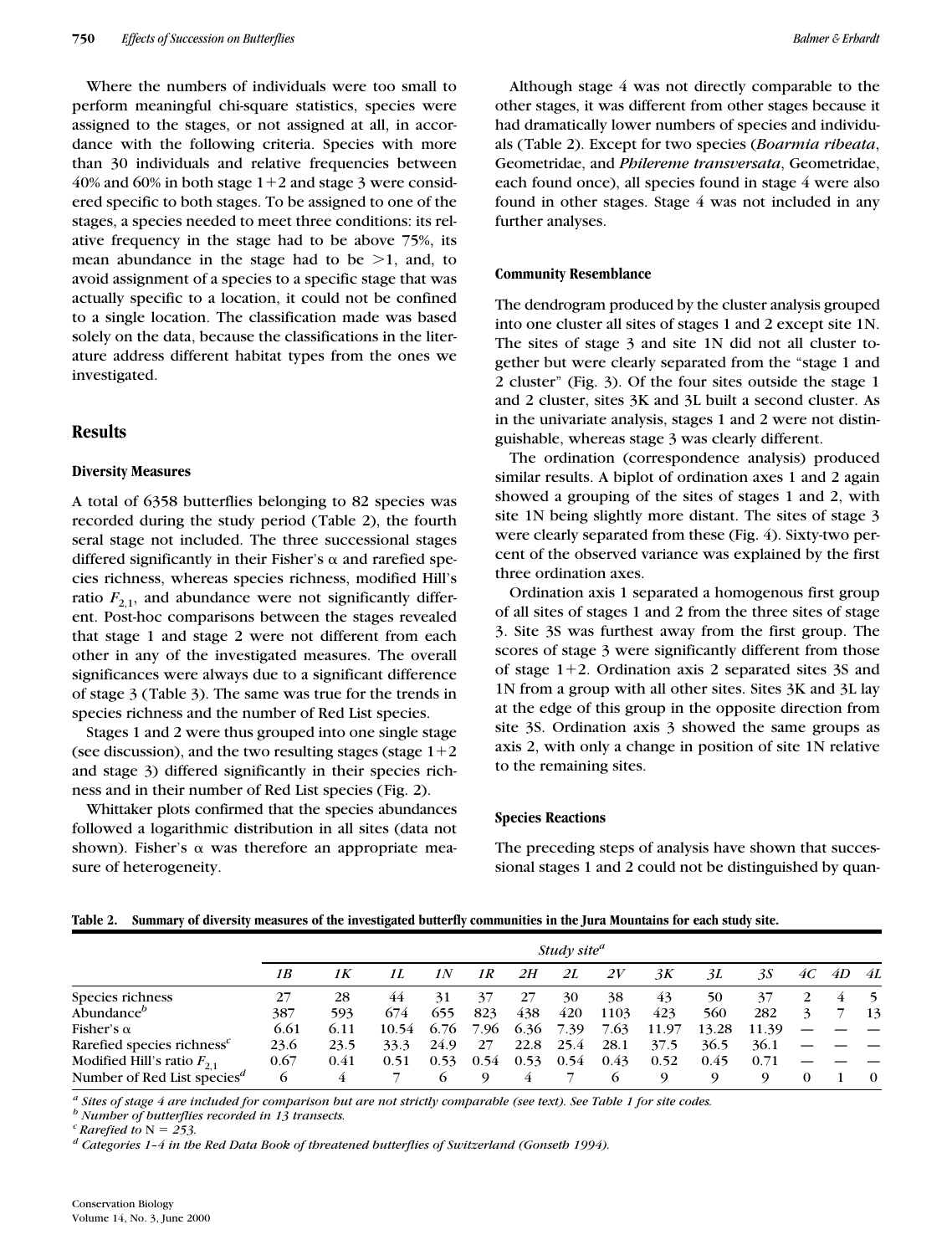|                                               |               | Post-boc comparison between pairs of seral stages |             |             |  |  |
|-----------------------------------------------|---------------|---------------------------------------------------|-------------|-------------|--|--|
|                                               | Overall ANOVA | 1. 2                                              |             | 2, 3        |  |  |
| Species richness                              | 0.116         | 0.938                                             | $0.184^{b}$ | $0.160^{b}$ |  |  |
| Abundance $\epsilon$                          | 0.435         | 0.988                                             | 0.520       | 0.511       |  |  |
| Fisher's $\alpha$                             | 0.003         | 0.901                                             | $0.006^b$   | $0.007^b$   |  |  |
| Rarefied species richness <sup><i>d</i></sup> | 0.004         | 0.908                                             | $0.007^b$   | $0.008^{b}$ |  |  |
| Modified Hill's ratio $F_{2,1}$               | 0.775         | 0.905                                             | 0.938       | 0.776       |  |  |
| Number of Red List species $e$                | 0.055         | 0.803                                             | $0.117^{b}$ | $0.072^b$   |  |  |

**Table 3. Probability values of analysis of variance (ANOVA) and post-hoc comparisons***<sup>a</sup>*  **of the diversity measures of the butterfly communities in seral stages 1–3 in the Jura Mountains.**

 $a^a$  *Scheffé's* **F** test,  $p < 0.05$ .

 *Interstage differences responsible for the significance or trend in the overall ANOVA of an index.*

*c Number of butterflies recorded in 13 transects.*

<sup>*d*</sup> Rarefield to  $N = 253$ .<br><sup>*e*</sup> Categories 1-4 in the

 *Categories 1–4 in the Red Data Book of threatened butterflies of Switzerland (Gonseth 1994).*

titative measures. Comparison of the specificity of the recorded species to the investigated stages yielded similar results. Few species were specific to either stage 1 (5) species) or stage 2 (2 spp.), whereas many were specific to both stage 1 and 2 (14 spp.) or to stage  $3$  (19 spp.). Hence the separation of stage 1 and stage 2 is not justified in the context of this study, and their combination to a single group called stage  $1+2$  is appropriate. Of the 82 recorded species, 21 (25.6%) each were specific to stage  $1+2$  and to stage 3 (Table 4). The remaining species either were equally distributed over the stages (7 species, 8.5%) or could not be assigned to a stage due to low abundance or ambiguous distribution (33 spp., 40.2%). Some species assigned to stage  $1+2$  showed a clear preference for either stage 1 or stage 2 (Table 4).

One family (Lycaenidae) showed a strong affinity to stage  $1+2$ ; six species were specific to this stage and none were specific to stage 3. Of the species specific to one stage, five that were in stage  $1+2$  are on the Red List of threatened butterflies of Switzerland (Gonseth 1994), which is 38.5% of the stage-specific species from families for which Red Lists exist. There are no Red Lists for the Geometridae and Zygaenidae in Switzerland. In stage 3, eight specific species, or 57.1% of all possible stage-specific species, are on the Red List. *Pyronia tithonus, Gonepteryx rhamni, Issoria lathonia, Coenonympha glycerion*, and *Pseudoterpna pruinata* exhibited a strong local (as opposed to stage) specificity, occurring in all stages but only on sites in Kiffis and Liesberg.



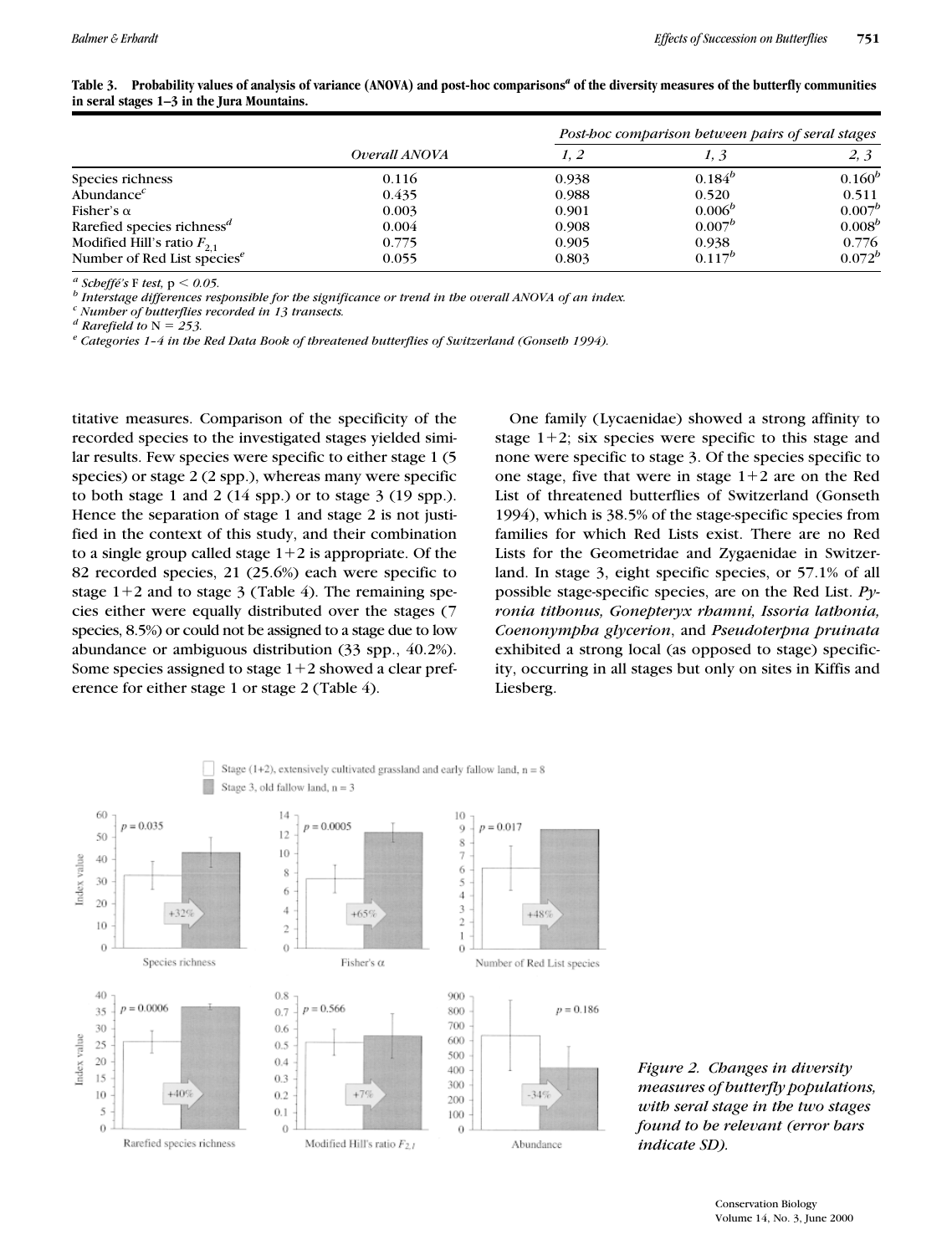

*Figure 3. Dendrogram of cluster analysis (UPGMA) using Morisita similarity index for the butterfly communities of the investigated sites in the Jura Mountains. The shorter the connection between two sites in the diagram, the more similar the sites are. Sites are divided into two groups to highlight the separation of the stage 3 sites. Site codes defined in Table 1.*

## **Discussion**

#### **Similarity of Early Seral Stages**

Seral stages 1 and 2 did not differ in diversity or in species composition as measured by both cluster analysis and or-

dination. The only difference we found concerned a few species that showed a specificity to one of the stages. This difference between the two stages is minor, however, compared to their difference from stage 3 and could be explained in part by chance or local effects. For butterflies, stage 1 and stage 2 are practically the same, most likely because during the initial phase of succession plant species composition changes little. There is only a change in dominance; grasses increase and herbs decrease in density. There is also a change in structure as the sward gets matted (Kienzle 1979). In the investigated area this structural change seems less important for butterflies than the presence of their larval food plants. Hence the distinction between the two initial successional stages is not biologically justifiable in the investigated area with respect to butterflies. The proper stages for comparison are stage  $1+2$ , stage 3, and stage 4.

These findings seem to contradict those of Thomas (1991) who found dramatic effects on certain butterfly species at the beginning of succession. But as Thomas (1998) points out in the case of *Maculinea arion*, niches occupied change with both latitude and elevation. Notably, our data suggest that *M. arion* is specific to early fallow land in the investigated area, not to cultivated grassland as in southern England. It seems that in the warmer, south-facing slopes of the Jura Mountains, the decline in above-ground temperature due to the growth of higher swards has much weaker effects on butterflies than it does in cooler regions. Temperature does not seem to be a limiting factor.

#### **Diversity**

A comparison of the stages reveals that both species richness and heterogeneity increase significantly from



*Figure 4. Ordination (correspondence analysis) diagram of the butterfly communities of the investigated sites in the Jura Mountains. Axes are site scores of the first three ordination axes. The closer two sites are to each other in the diagram, the more similar they are in their species composition. Circles are drawn arbitrarily to highlight the grouping of the sites. Site codes are defined in Table 1.*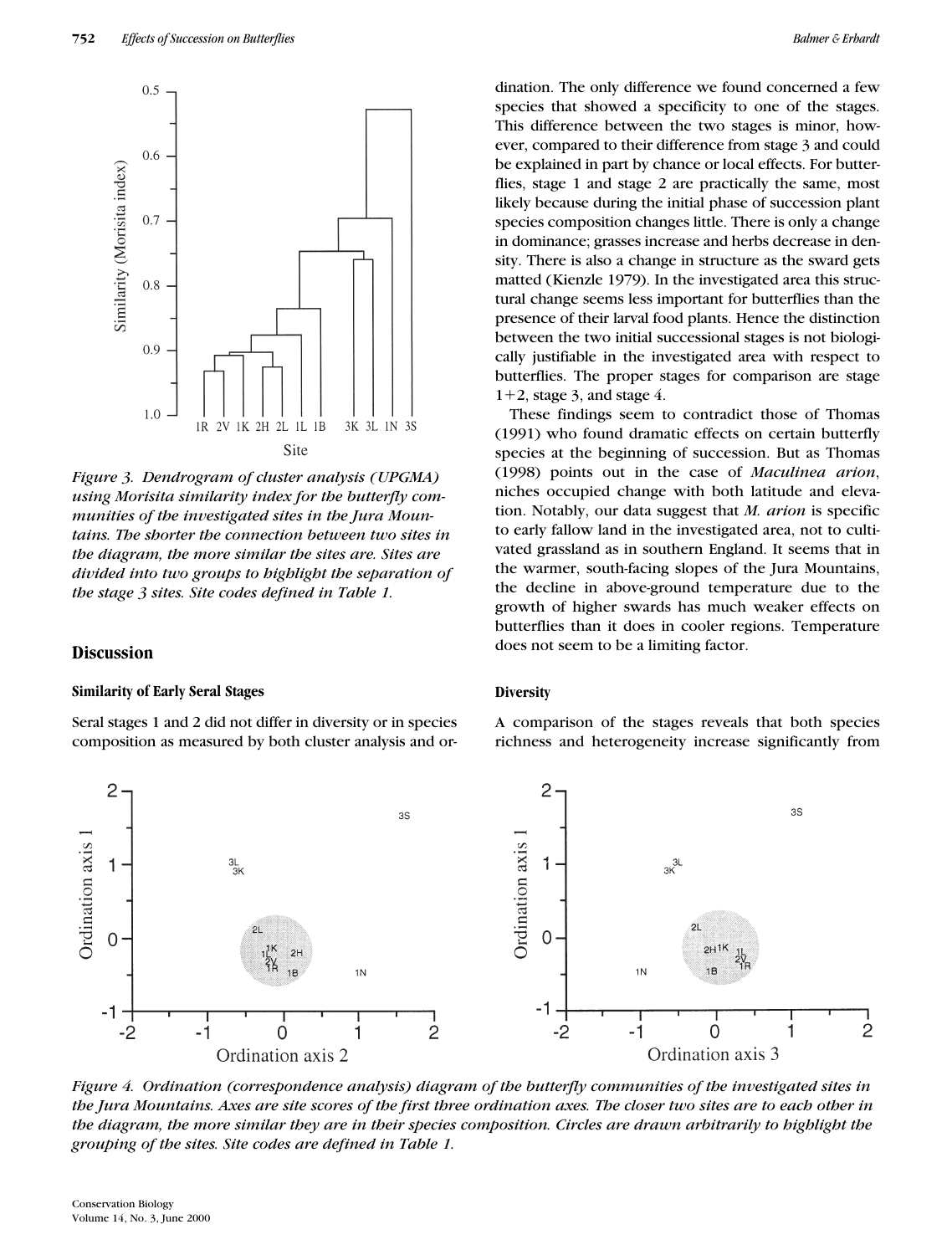| Table 4. List of all diurnal butterfly species recorded during the study period arranged by the seral stage they were found to be specific to in |  |  |  |
|--------------------------------------------------------------------------------------------------------------------------------------------------|--|--|--|
| the Jura Mountains.                                                                                                                              |  |  |  |

| Specificity        | Species <sup>a</sup>                                       | $\boldsymbol{N}$         | Stage $1 + 2^b$ (n = 8) | Stage $3^b$ (n = 3) | $\chi^{2^c}$             | Status <sup>d</sup> |
|--------------------|------------------------------------------------------------|--------------------------|-------------------------|---------------------|--------------------------|---------------------|
| Stage $1 + 2$      | Maniola jurtina                                            | 1928                     | 205.3 (68.3)            | 95.3(31.7)          | $40.2***$                |                     |
|                    | Melanargia galathea                                        | 621                      | 72.1 (83.1)             | 14.7 (16.9)         | 38.0***                  |                     |
|                    | Clossiana dia                                              | 276                      | 34.1 (97.1)             | 1.0(2.8)            | 31.2***                  | 2                   |
|                    | Zygaena filipendulae                                       | 291                      | 34.9 (89.7)             | 4.0(10.3)           | $24.5***$                |                     |
|                    | Lysandra bellargus                                         | 309                      | 36.6 (87.3)             | 5.3(12.7)           | $23.3***$                |                     |
|                    | Polyommatus icarus                                         | 164                      | 20.3 (96.8)             | 0.7(3.2)            | $18.3***$                |                     |
|                    | Ortholitha bipunctaria                                     | 169                      | 20.8 (95.4)             | 1.0(4.6)            | $17.9***$                |                     |
|                    | Idaea serpentata                                           | 199                      | 22.9 (81.1)             | 5.3(18.9)           | $10.9***$                |                     |
|                    | Colias alfacariensis                                       | 101                      | 12.4 (94.9)             | 0.7(5.1)            | $10.5***$                |                     |
|                    | Aspilates gilvaria                                         | 97                       | 11.9 (94.7)             | 0.7(5.3)            | $10.0**$                 |                     |
|                    | Idaea macilentaria <sup>e</sup>                            | 82                       | 10.1 (96.8)             | 0.3(3.2)            | $9.2**$                  |                     |
|                    | Idaea rufaria <sup>e</sup>                                 | 43                       | 5.4(100)                |                     |                          |                     |
|                    | Spialia sertorius                                          | 42                       | 5.3(100)                |                     |                          |                     |
|                    | Aricia agestis                                             | 38                       | 4.8(100)                |                     | $\overline{\phantom{0}}$ | $\mathfrak{Z}$      |
|                    | Plebicula dorylase                                         | 39                       | 4.8(93.4)               | 0.3(6.6)            | $\overline{\phantom{0}}$ | 3                   |
|                    | Pyrgus armoricanus <sup>e</sup>                            | 26                       | 3.3(100)                |                     |                          | 2                   |
|                    | Jordanita globulariae <sup>e</sup>                         | 40                       | 4.6(82.2)               | 1.0(17.8)           | $\overline{\phantom{0}}$ |                     |
|                    | Cyaniris semiargus                                         | 17                       | 2.0(85.7)               | 0.3(14.3)           | $\overline{\phantom{0}}$ |                     |
|                    |                                                            | 41                       |                         |                     |                          |                     |
|                    | Scopula immorata                                           |                          | 4.6(77.6)               | 1.3(22.4)           |                          |                     |
|                    | Maculinea arion <sup>j</sup><br>Thanaos tages <sup>f</sup> | 9                        | 1.1(100)                |                     |                          | 3                   |
|                    |                                                            | 9                        | 1.1(100)                |                     |                          |                     |
| Stage 3            | Aphantopus hyperantus                                      | 249                      | 8.6(12.6)               | 60.0(87.4)          | 38.5***                  |                     |
|                    | Pyronia tithonus                                           | 139                      | 4.1(10.5)               | 35.3 (89.5)         | $24.7***$                | 2                   |
|                    | Pieris napi                                                | 43                       | 1.4(11.4)               | 10.7(88.6)          | $7.2**$                  |                     |
|                    | Coenonympha glycerion                                      | 61                       | 2.9(18.5)               | 12.7(81.5)          | $6.2*$                   | 2                   |
|                    | Ortholitha chenopodiata                                    | 93                       | 5.4(24.4)               | 16.7 (75.6)         | $5.8*$                   |                     |
|                    | Coenonympha arcania                                        | 28                       |                         | 9.3(100)            | —                        | 4b                  |
|                    | Cidaria tristata                                           | 31                       | 0.3(2.5)                | 9.7(97.5)           | $\overline{\phantom{0}}$ |                     |
|                    | Erebia aethiops                                            | 24                       | 0.3(3.3)                | 7.3(96.7)           | $\overline{\phantom{0}}$ | $\mathfrak{Z}$      |
|                    | Callophrys rubi                                            | 15                       | 0.1(2.6)                | 4.7(97.4)           | $\overline{\phantom{0}}$ | 2                   |
|                    | Cidaria bilineata                                          | 21                       | 0.8(13.0)               | 5.0(87.0)           |                          |                     |
|                    | Mellicta parthenoides                                      | 25                       | 1.1(17.4)               | 5.3(82.6)           |                          | 3                   |
|                    | Ortholitha plumbaria                                       | 16                       | 0.5(11.1)               | 4.0(88.9)           | $\overline{\phantom{0}}$ |                     |
|                    | Pseudopanthera macularia                                   | $\overline{\phantom{a}}$ |                         | 2.3(100)            |                          |                     |
|                    | Argynnis paphia                                            | 9                        | 0.1(4.5)                | 2.7(95.5)           |                          |                     |
|                    | Ochlodes venatus                                           | 14                       | 0.5(13.0)               | 3.3(87.0)           |                          |                     |
|                    | Araschnia levana                                           | 7                        | 0.1(5.9)                | 2.0(94.1)           |                          |                     |
|                    | Cidaria alternata                                          | 7                        | 0.1(5.9)                | 2.0(94.1)           |                          |                     |
|                    | Carterocephalus palaemon                                   | 4                        |                         | 1.3(100)            |                          |                     |
|                    | Nemeobius lucina                                           | 4                        |                         | 1.3(100)            | $\overline{\phantom{0}}$ | $\mathfrak{Z}$      |
|                    | Scopula nigropunctata                                      | 4                        |                         | 1.3 (100)           | $\overline{\phantom{0}}$ |                     |
|                    | <b>Brenthis daphne</b>                                     | 13                       | 0.6(19.0)               | 2.7(81.0)           |                          | 2                   |
| <b>Both stages</b> | Thymelicus sylvestris                                      | 103                      | 9.5(51.4)               | 9.0(48.6)           | 0.0                      |                     |
|                    | Coenonympha pamphilus                                      | 223                      | 20.6 (51.6)             | 19.3 (48.4)         | 0.0                      |                     |
|                    | Ematurga atomaria                                          | 104                      | 8.9(44.7)               | 11.0(55.3)          | 0.2                      |                     |
|                    | Idaea humilata                                             | 248                      | 24.4 (58.0)             | 17.7 (42.0)         | 1.1                      |                     |
|                    | Pieris rapae                                               | 40                       | 3.6(49.7)               | 3.7(50.3)           |                          |                     |
|                    | Lysandra coridon                                           | 32                       | 2.9(48.9)               | 3.0(51.1)           | $\overline{\phantom{0}}$ | 3                   |
|                    | Brintesia circe                                            | 35                       | 2.9(41.8)               | 4.0(58.2)           | $\overline{\phantom{0}}$ | $\overline{2}$      |

*continued*

stage  $1+2$  to stage 3 and then decrease dramatically to stage 4. Thus from a butterfly conservationist's point of view, stage 3 is most valuable, and continued succession to forest should be prevented. This point is strengthened by the fact that stage 3 is much rarer than stage 4 in the investigated region.

Because heterogeneity combines two concepts species richness and evenness (Krebs 1989)—it can be determined which of these is responsible for the detected change in heterogeneity. Evenness was the same in all stages, whereas species richness changed. Thus the increased heterogeneity in stage 3 was due to increased richness and was not a consequence of a change in the dominance distribution of the species assemblages.

Greater species richness in stage 3 was remarkable for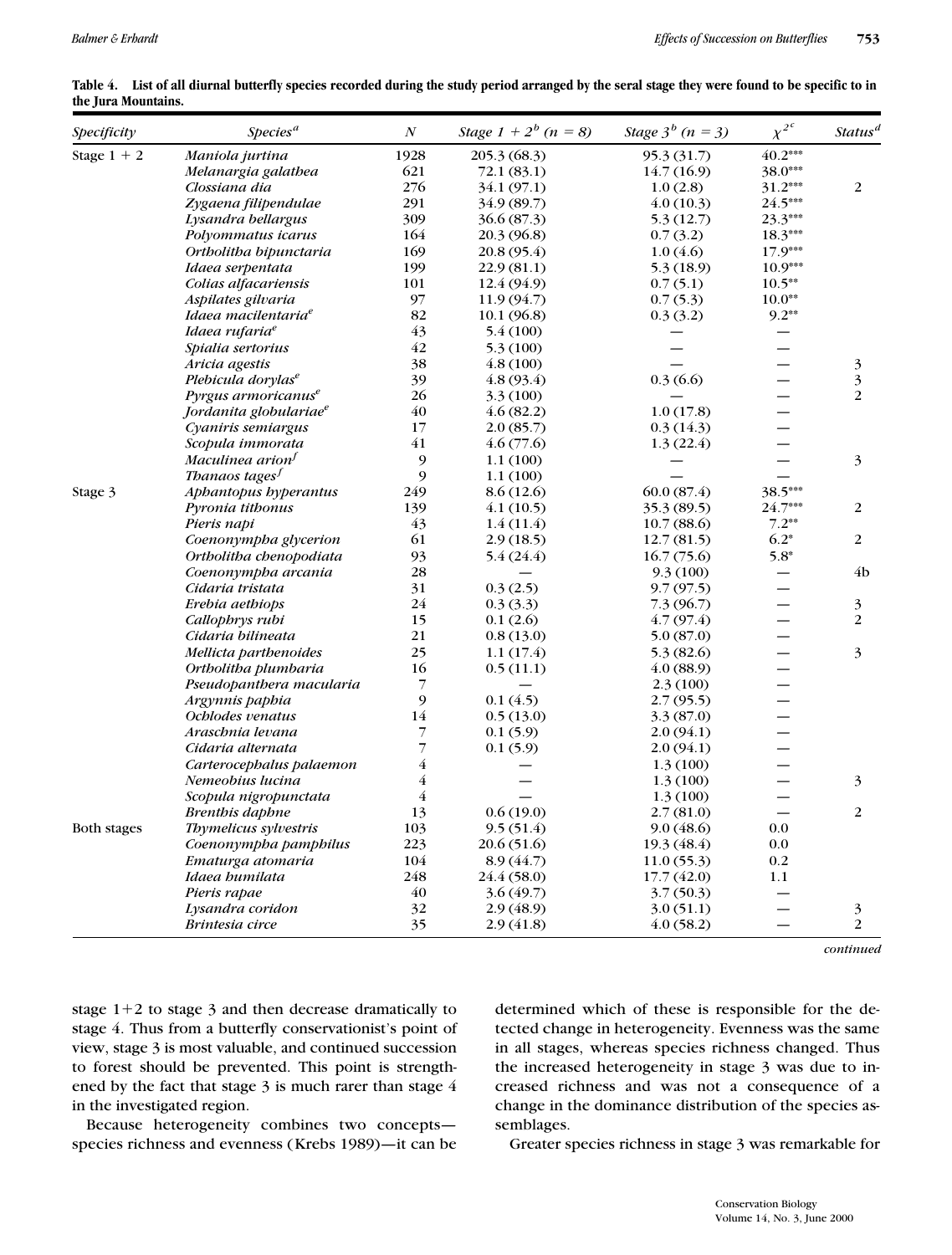#### **Table 4. (continued)**

| Specificity  | Species <sup>a</sup>     | $\boldsymbol{N}$        | Stage $1 + 2^b$ (n = 8) | Stage $3^b$ (n = 3) | $\chi^{2^c}$ | Status <sup>d</sup> |
|--------------|--------------------------|-------------------------|-------------------------|---------------------|--------------|---------------------|
| Not assigned | Lasiommata megera        | 29                      | 3.0(64.3)               | 1.7(35.7)           |              |                     |
|              | Scopula ornata           | 32                      | 2.0(27.3)               | 5.3(72.7)           |              |                     |
|              | Issoria lathonia         | 4                       | 0.4(52.9)               | 0.3(47.1)           |              |                     |
|              | Leptidea sinapis         | 16                      | 1.5(52.9)               | 1.3(47.1)           |              |                     |
|              | Pseudoterpna pruinata    | 11                      | 1.0(50.0)               | 1.0(50.0)           |              |                     |
|              | Cidaria spadicearia      | 3                       | 0.3(42.9)               | 0.3(57.1)           |              |                     |
|              | Gonepteryx rhamni        | $\overline{2}$          | 0.1(27.3)               | 0.3(72.7)           |              |                     |
|              | Aglais urticae           | $\overline{2}$          | 0.1(27.3)               | 0.3(72.7)           |              |                     |
|              | Minoa murinata           | 10                      | 0.8(36.0)               | 1.3(64.0)           |              |                     |
|              | Thalera fimbrialis       | 6                       | 0.6(65.2)               | 0.3(34.8)           |              |                     |
|              | Scopula subpunctaria     | 7                       | 0.8(69.2)               | 0.3(30.8)           |              |                     |
|              | Hesperia comma           | 17                      | 1.8(63.6)               | 1.0(36.4)           |              |                     |
|              | Lycaena tityrus          | 14                      | 1.5(69.2)               | 0.7(30.8)           |              |                     |
|              | Jordanita notata         | 1                       | 0.1(100)                |                     |              |                     |
|              | Mellicta athalia         | 1                       | 0.1(100)                |                     |              | 2                   |
|              | Pyrgus malvae            | 1                       | 0.1(100)                |                     |              | 3                   |
|              | Scopula immutata         | 2                       | 0.3(100)                |                     |              |                     |
|              | Perizoma albulata        | $\overline{\mathbf{3}}$ | 0.4(100)                |                     |              |                     |
|              | Idaea ochrata            | 4                       | 0.5(100)                |                     |              |                     |
|              | Zygaena achilleae        | 7                       | 0.9(100)                |                     |              |                     |
|              | Hipparchia semele        | 11                      | 1.3(78.9)               | 0.3(21.1)           |              | 2                   |
|              | Semiothusa clathrata     | 7                       | 0.5(33.3)               | 1.0(66.7)           |              |                     |
|              | Vanessa io               | 13                      | 1.0(37.5)               | 1.7(62.5)           |              |                     |
|              | Papilio machaon          | 1                       |                         | 0.3(100)            |              |                     |
|              | Plebicula thersites      | 1                       |                         | 0.3(100)            |              | 3                   |
|              | Thecla betulae           |                         |                         | 0.3(100)            |              |                     |
|              | Vanessa atalanta         |                         |                         | 0.3(100)            |              |                     |
|              | Opistbograptis luteolata |                         |                         | 0.3(100)            |              |                     |
|              | Philereme vetulata       |                         |                         | 0.3(100)            |              |                     |
|              | Sterrha muricata         | 1                       |                         | 0.3(100)            |              |                     |
|              | Ortholitha moeniata      | 2                       |                         | 0.7(100)            |              |                     |
|              | Fixsenia pruni           | 3                       |                         | 1.0(100)            |              | 1                   |
|              | Satyrium acaciae         | 3                       |                         | 1.0(100)            |              | 2                   |

*a Sorted by strength of specificity where possible. See Methods section for criteria of assignment to the stages.*

*b Mean abundance per stage. Weighted proportions of the total abundance (percentage) in parentheses.*

 $c$  *Chi-square value of interstage difference of mean abundance, where calculable. Significance levels:*  $^{\ast}$ p  $<$  *0.01;*  $^{\ast\ast}$ p  $<$  *0.001; no asterisk,*  $p > 0.05$ ;  $-$ , *abundance too low for*  $\chi^2$  *calculation. d Categories in the Bod Data Boob of threatened butterflie* 

two reasons. First, the sites of stage 3 had smaller total areas (transect area plus the area of immediately adjacent land of identical type). Second, the abundances of butterflies in stage 3 sites were smaller on average than in stage  $1+2$ . It would therefore be predicted by island biogeography theory (MacArthur & Wilson 1967) that stage 3 should have a lower species richness than the "bigger" sites of stage  $1+2$ . The richness of stage 3 can thus be expected to be even a bit underestimated relative to that of stage  $1+2$ .

The results are even clearer when one looks at rarefied species richness. The difference in species richness between stage  $1+2$  and stage 3 becomes even more pronounced if the different abundances are taken into account. Even though the different abundances are themselves indisputably a characteristic of the communities, this strengthens the point made above that the

on average) is underestimated relative to that of stage  $1+2$ . To preclude the possibility that the observed differ-

ences of diversity are the consequence of some other confounding factor and not of successional age, we offer the following considerations: (1) A stepwise regression showed that all measured changes were best explained by seral stage and were not or were much less correlated to the other recorded factors of total area, distance to forest, elevation, latitude, or longitude (Table 5). (2) The dramatic decrease of species richness from stage 3 to stage 4 demonstrated that the habitat quality of stage 3 must in itself be the reason for its increased richness, not any underlying factor also present in later seral stages. (3) Also, the findings cannot be attributed to the inclusion of the Geometridae, whose larvae feed on woods, because their omission did not alter these findings (data not shown).

real richness of stage 3 (estimated from fewer individuals

*Categories in the Red Data Book of threatened butterflies of Switzerland (Gonseth 1994).*

*e Specific to stage 1.*

*f Specific to stage 2.*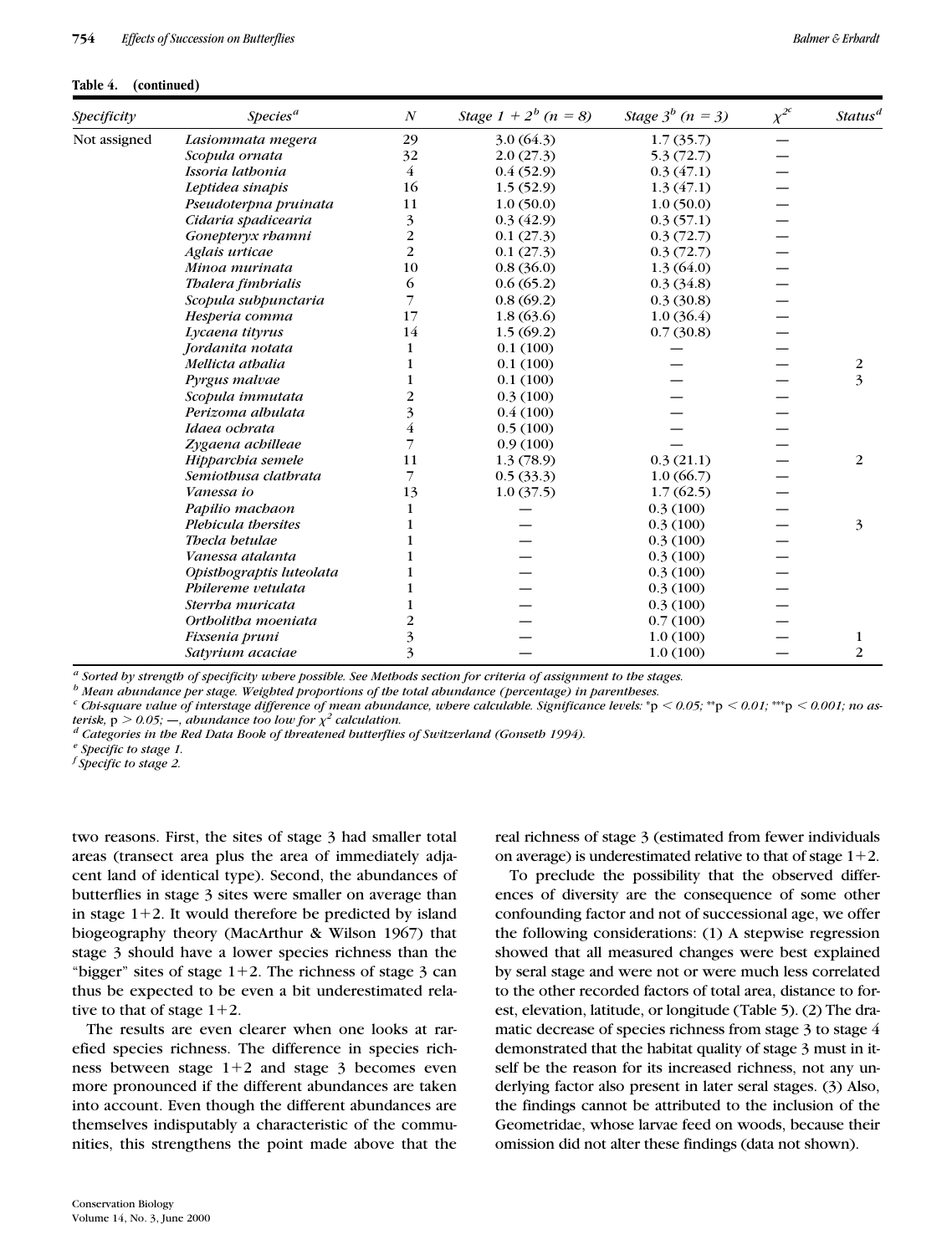*Model*

| Dependent variable | Explanatory variable <sup>b</sup>   | F     | variable(s) included | $r^2$ | p        |  |  |
|--------------------|-------------------------------------|-------|----------------------|-------|----------|--|--|
| Species richness   | successional age (SA)               | 14.07 | <b>SA</b>            | 0.351 | 0.055    |  |  |
|                    | elevation (EL)                      | 13.40 | $SA + EL$            | 0.644 | 0.016    |  |  |
|                    | longitude $(LO)$                    | 4.93  | $SA + EL + LO$       | 0.791 | 0.009    |  |  |
| Fisher's $\alpha$  | successional age (SA)               | 51.82 | <b>SA</b>            | 0.689 | 0.002    |  |  |
|                    | distance to forest (DF)             | 16.57 | $SA + DF$            | 0.827 | 0.0009   |  |  |
|                    | total area (TA)                     | 6.17  | $SA + DF + TA$       | 0.908 | 0.0005   |  |  |
| Ordination axis 1  | successional age (SA)               | 80.12 | <b>SA</b>            | 0.909 | < 0.0001 |  |  |
|                    | latitude $(LA)$                     | 5.08  | $SA + LA$            | 0.944 | < 0.0001 |  |  |
| Ordination axis 2  | no variable with significant effect |       |                      |       |          |  |  |
| Ordination axis 3  | latitude $(LA)$                     | 25.64 | LA.                  | 0.597 | 0.005    |  |  |
|                    | successional age (SA)               | 9.81  | $LA + SA$            | 0.747 | 0.004    |  |  |
|                    | elevation (EL)                      | 4.03  | $LA + SA + EL$       | 0.839 | 0.004    |  |  |

Table 5. Results of stepwise regressions<sup>*a*</sup> with species richness, Fisher's α, and the first three ordination axes as dependent variables showing **which environmental factors determine the diversity and species composition of the investigated butterfly communities in the Jura Mountains.**

 $a$  Foreward procedure, F-to-enter  $=$  4, F-to-remove  $=$  3.996, see methods section for variables tested.

 $^b$  Only explanatory (i.e., independent) variables with significant effect on the dependent variable ( $F \ge 4$ ) are listed in order of decreasing influ*ence on the dependent variable. "Seral stage" is changed to "successional age" because a continuous variable is needed for stepwise regression.*

#### **Communities**

Both classification and ordination showed that all stage  $1+2$  sites were similar to one another in species composition and that stage 3 sites were clearly distinct from these but not quite as similar to each other. A comparison of the correspondence analysis site scores to successional age and other possible explanatory factors by stepwise regression showed that successional age was the factor determining the position of the sites on the first ordination axis, which explains the greatest part of the observed variation in the data. Ordination axis 2 cannot be explained by the environmental factors measured and seems primarily to reflect the presence of special dominant species in sites 1N and 3S. Ordination axis 3 might represent a geographical component because the scores correlated best with latitude. But this correlation is probably due mainly to the high leverage of site 3S and has to be treated with caution (Table 5).

Site 1N appeared to differ from the other stage  $1+2$ sites. Although on the first (and most important) ordination axis it was perfectly grouped with all other sites, showing that it is in essence of the same type, the other ordination axes and the cluster analysis clearly separated it. The separation on ordination axis 2 is mainly an effect of a single geometrid species, *Idaea macilentaria*, which is abundant in Nenzlingen but was seen elsewhere on only one occasion. If this species is omitted from the analysis, site 1N is much closer to the other sites of stage  $1+2$  on the second ordination axis. It does not change the result of the cluster analysis, however, which is robust against influences of single species. The difference in 1N may also be due to its somewhat richer soil and the resulting higher and denser sward compared to other sites of stage  $1+2$ . Aside from the abundant species that dominated most sites (i.e., *Maniola jurtina*,

*Melanargia galathea*), no other single species exerted a substantial effect on the outcome of the correspondence and cluster analyses. This shows that the results are based on real and strong patterns and not on random effects.

### **Species Level**

The butterfly groups included in this study had a high level  $($ >50%) of specificity to seral stages. More than 25% of the species each were specific to either stage  $1+2$  or stage 3. This shows the specific habitat requirements of many species. They require a certain seral stage for survival and cannot simply switch to another stage. Because we were cautious and did not assign many species to a seral stage, the real number of stage-specific species may be higher. There were relatively few generalists, which implies that butterflies react strongly to environmental change and hence are good indicators of habitat change (Erhardt 1985*a*).

A high proportion of the specific species in both stages is included in the Red List of threatened butterflies of Switzerland. Because Red Data Books of Central Europe mainly contain specialist species whose habitats are or have become rare, the proportion of Red List species is a good indicator of the status of the respective habitat. The successional stages included in this study seem to be highly endangered.

Stage  $1+2$  is essential for lycaenids. This confirms the results of many other studies showing that lycaenids are in general thermophilous and bound to sunny habitats where their larval food plants occur (Lepidopterologen-Arbeitsgruppe 1987; Thomas 1991).

The large number of Red List species in both stage  $1+2$  and stage 3 provides an impetus for effective protection of these habitats, especially in countries such as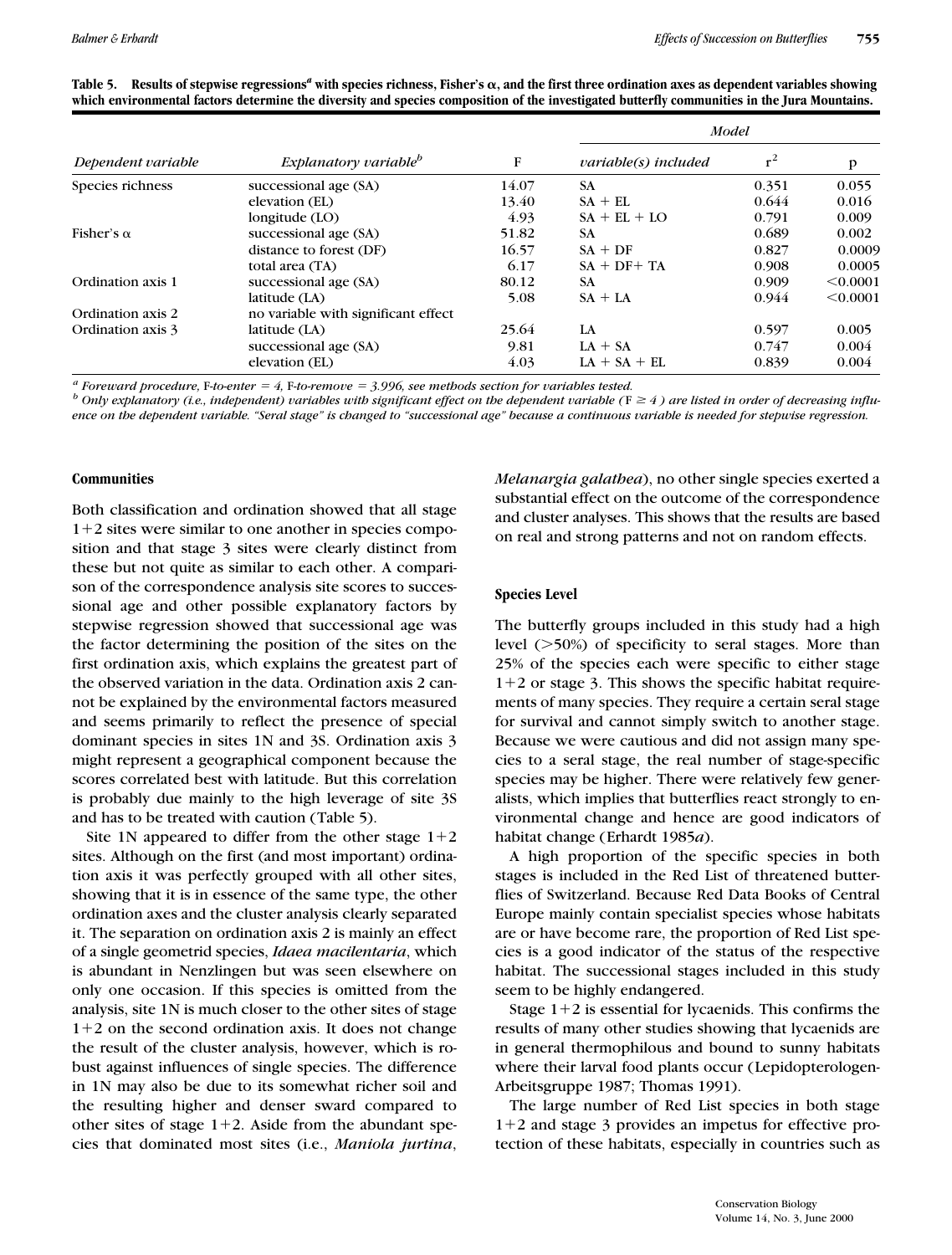Switzerland, where Red Lists are by law a binding means for nature conservation. The fact that stage 3 hosts significantly more Red List species than early seral stages of course does not lead to the conclusion that all extensively cultivated grassland should be abandoned. Rather, it emphasizes that later seral stages deserve and require equal protection at minimum. With respect to butterflies, removal and recultivation of old fallow land is the wrong conservation strategy if it is not combined with other measures to achieve a good mixture of various seral stages. The observation that some species show a specificity to certain locations rather than seral stages is a reminder that, besides the habitat effect with which this paper is mainly concerned, there are also other geographical and historical influences on present day species communities. Local processes acting at the habitat level may be overridden by regional processes acting on larger spatial or temporal scales, for instance processes mediated through dispersal ability or natural barriers (Ricklefs 1987).

#### **Conservation Implications**

Extensively cultivated pastures and leys have long been recognized as important habitats that need protection. Our study shows once more that they are host to many specific and Red List butterfly species. Different from these habitats, old fallow land (stage 3 in this study) has so far attracted little attention for nature conservation. We have shown, however, that it has a distinct butterfly fauna, is even richer in species, is more diverse, and comprises more threatened butterfly species than calcareous pastures (stage 1) and early fallow land (stage 2). Moreover, old fallow has become rare in Central Europe, emphasized by the fact that, within an area of approximately 1000 km<sup>2</sup>, the three sites included in this study are the only ones left of this vegetation type worth mentioning. When old fallow land becomes forest, virtually all butterfly diversity is lost. Even though forests have high conservation value for other groups, this conversion should be prevented because forests, unlike the other stages we investigated, are by no means rare in the region.

There is an urgent need to rethink conservation priorities. Later successional stages must be included in any management plan for conservation areas. A management approach that includes all nonforest seral stages at the same time is crucial. We recommend a rotation management (Duffey et al. 1974) that includes both extensively cultivated and old fallow land (10 years of age) but that prevents succession of land to forest. This management scheme is problematic because it requires relatively large areas. But it has the great advantage of reducing management effort because the single compartments of a conservation area can be left alone for longer periods of time.

## **Acknowledgments**

We are thankful to J. A. Thomas for reviewing the manuscript, to S. Whitebread and P. Sonderegger for their kind help in identification of dubious specimens, to the staff of the Institut für Natur-, Landschafts- und Umweltschutz for critical comments on earlier versions of the manuscript, to P. Wunsch for providing the Spanish translation, and to A. R. Dwileski for proofreading the final version. This work was partially supported by a grant from the Swiss Priority Programme Environment of the Swiss National Science Foundation (grant 5001–044622/1 to A. Erhardt).

#### **Literature Cited**

- Abacus Concepts. 1995. StatView. Version 4.51. Abacus Concepts, Berkeley, California.
- Alatalo, R. V. 1981. Problems in the measurement of evenness in ecology. Oikos **37:**199–204.
- Baker, R. R. 1969. The evolution of the migratory habit in butterflies. Journal of Animal Ecology **38:**703–746.
- Balmer, O. 1999. Die Schmetterlings fauna an mageren Standorten des Jura in verschiedenen Stadien der Verbrachung. Mitteilungen der Schweizerischen Entomologischen Gesellschaft **72:**303–314.
- Beinlich, B. 1995. Veränderungen der Wirbellosen-Zönosen auf Kalkmagerrasen im Verlaufe der Sukzession. Pages 283–310 in B. Beinlich, editor. Schutz und Entwicklung der Kalkmagerrasen der Schwäbischen Alb. Beihefte zu den Veröffentlichungen für Naturschutz und Landschaftspflege in Baden-Württemberg 83. Landesanstalt für Umweltschutz Baden-Württemberg und Bezirksstellen für Naturschutz und Landschaftspflege, Karlsruhe, Germany.
- Bignal, E. M., and D. I. McCracken. 1996. Low-intensity farming systems in the conservation of the countryside. Journal of Applied Ecology **33:**413–424.
- Blab, J., and O. Kudrna. 1982. Hilfsprogramm für Schmetterlinge. Kilda-Verlag, Greven, Germany.
- Duffey, E., M. G. Morris, J. Sheail, L. K. Ward, D. A. Wells, and T. C. E. Wells. 1974. Grassland ecology and wildlife management. Chapman and Hall, London.
- Erhardt, A. 1985*a*. Diurnal lepidoptera: sensitive indicators of cultivated and abandoned grassland. Journal of Applied Ecology **22:**849–861.
- Erhardt, A. 1985*b*. Wiesen und Brachland als Lebensraum für Schmetterlinge. Birkhäuser Verlag, Basel, Switzerland.
- Fischer, M., and J. Stöcklin. 1997. Local extinctions of plants in remnants of extensively used calcareous grasslands 1950–1985. Conservation Biology **11:**727–737.
- Fisher, R. A., A. S. Corbet, and C. B. Williams. 1943. The relation between the number of species and the number of individuals in a random sample of an animal population. Journal of Animal Ecology **12:**42–58.
- Gonseth, Y. 1994. Rote Liste der gefährdeten Tagfalter der Schweiz. Pages 48–51 in P. Duelli, editor. Rote Listen der gefährdeten Tierarten der Schweiz. Bundesamt für Umwelt, Wald und Landschaft, Bern, Switzerland.
- Hall, M. L. 1981. Butterfly monitoring scheme: instructions for independent recorders. Institute of Terrestrial Ecology, Cambridge, United Kingdom.
- Hegg, O., C. Béguin, and H. Zoller 1993. Atlas schutzwürdiger Vegetationstypen der Schweiz. Bundesamt für Umwelt, Wald und Landschaft, Bern, Switzerland.
- Kienzle, U. 1979. Sukzession in brachliegenden Magerwiesen des Jura und des Napfgebietes. Ph.D. dissertation. Universität Basel, Basel, Switzerland.